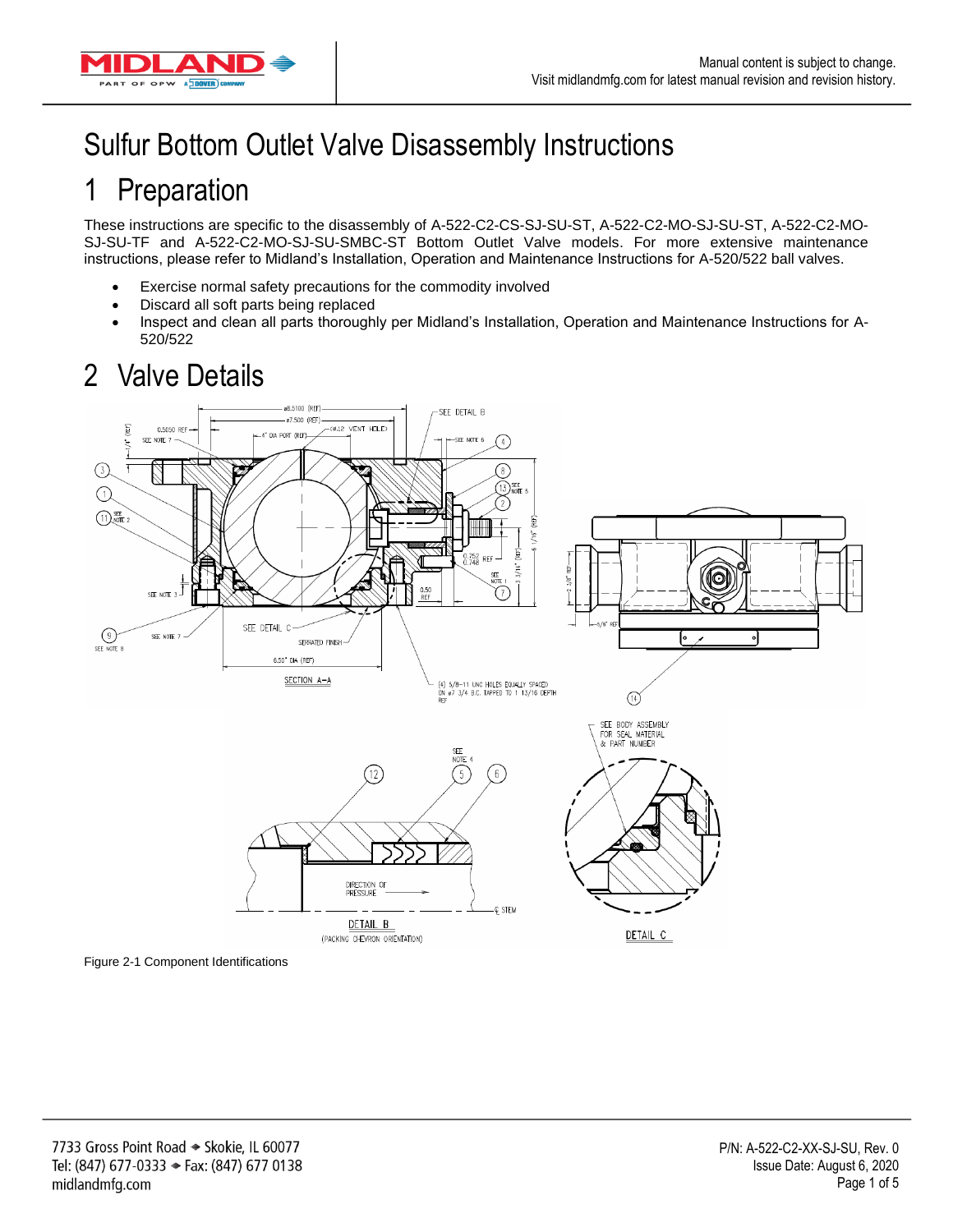| <b>ITEM</b>    | <b>QTY</b>   | <b>PART NAME</b>                                         |                  | A-522-C2-CS-SJ-SU   | A-522-C2-MO-SJ-SU |                     |
|----------------|--------------|----------------------------------------------------------|------------------|---------------------|-------------------|---------------------|
|                |              |                                                          | PART NO.         | <b>MATERIAL</b>     | PART NO.          | <b>MATERIAL</b>     |
| $\mathbf{1}$   | $\mathbf{1}$ | <b>CAP ASSEMBLY</b>                                      | <b>SEE TABLE</b> | <b>SEE TABLE</b>    | <b>SEE TABLE</b>  | <b>SEE TABLE</b>    |
| $\overline{2}$ | $\mathbf{1}$ | <b>STEM</b>                                              | 520-2-SS         | <b>STAINLESS</b>    | 520-2-SS          | <b>STAINLESS</b>    |
| 3              | $\mathbf{1}$ | <b>BALL</b>                                              | 520-30-MO        | <b>STAINLESS</b>    | 520-30-MO         | <b>STAINLESS</b>    |
| 4              | $\mathbf{1}$ | <b>BODY ASSEMBLY</b>                                     | <b>SEE TABLE</b> | <b>SEE TABLE</b>    | <b>SEE TABLE</b>  | <b>SEE TABLE</b>    |
| 5              | $\mathbf{1}$ | <b>PACKING</b>                                           | 520-5-01-TF      | <b>TEFLON</b>       | 520-5-01-TF       | <b>TEFLON</b>       |
| 6              | $\mathbf{1}$ | <b>SPACER</b>                                            | 520-6-SS         | <b>STAINLESS</b>    | 52D-6-SS          | <b>STAINLESS</b>    |
| $\overline{7}$ | $\mathbf{1}$ | <b>PIN</b>                                               | 520-7-CS         | <b>STEEL</b>        | 520-7-CS          | <b>STEEL</b>        |
| 8              | $\mathbf{1}$ | <b>STOP PLATE</b>                                        | 520-8-CS         | <b>STEEL PLATED</b> | 520-8-CS          | <b>STEEL PLATED</b> |
| 9              | 8            | CAPSCREW, HEX-SOC, 5/8"-11UNC-2A X 1"<br>LG              | 520-9-CS         | <b>STEEL</b>        | 520-9-CS          | <b>STEEL</b>        |
| 10             |              |                                                          |                  |                     |                   |                     |
| 11             | $\mathbf{1}$ | SEAL, VALVE BODY                                         | 520-11-01-TF     | <b>TEFLON</b>       | 520-11-01-TF      | <b>TEFLON</b>       |
| 12             | $\mathbf{1}$ | <b>WASHER, THRUST</b>                                    | 520-12-01-TF     | <b>TEFLON</b>       | 520-12-01-TF      | <b>TEFLON</b>       |
| 13             | $\mathbf{1}$ | LOCKNUT, HEX, THIN, 1 1/8"-12UNF,<br><b>NYLON INSERT</b> | 520-13-CS        | <b>STEEL PLATED</b> | 520-13-CS         | <b>STEEL PLATED</b> |
| 14             | $\mathbf{1}$ | <b>NAMEPLATE</b>                                         | 522-13-88-SS     | <b>STAINLESS</b>    | 522-13-86-SS      | <b>STAINLESS</b>    |
| 15             | $\mathbf{1}$ | HANDLE (*)                                               | 520-15-CS        | <b>STEEL</b>        | 52D-15-CS         | <b>STEEL</b>        |
| 16             | $\mathbf{1}$ | WASHER, HANDLE (*)                                       | 520-16-CS        | <b>STEEL</b>        | 520-16-CS         | <b>STEEL</b>        |
| 17             | $\mathbf{1}$ | BOLT, HANDLE (*)                                         | 520-17-CS        | <b>STEEL</b>        | 520-17-CS         | <b>STEEL</b>        |
| 18             |              |                                                          |                  |                     |                   |                     |
| 19             |              |                                                          |                  |                     |                   |                     |
| 20             |              |                                                          |                  |                     |                   |                     |

(\*) ITEMS 15, 16, 17 NOT SHOWN, ARE OPTIONAL

Figure 2-2 Component Parts Listing

**1IDLANI** 

PART OF OPW A DOVER

D⇒

| <b>VALVE MODEL NO.</b> | <b>CAP ASSEMBLY</b> |                        | <b>BODY ASSEMBLY</b> |                        |                               |  |
|------------------------|---------------------|------------------------|----------------------|------------------------|-------------------------------|--|
|                        | <b>PART NO.</b>     | <b>MATERIAL</b>        | <b>PART NO.</b>      | <b>MATERIAL</b>        | <b>SEAL MATERIAL</b>          |  |
| A-522-C2-CS-SJ-SU-ST   | 522-100-CSST        | <b>CARBON STEEL</b>    | 522-430-CSST         | <b>CARBON STEEL</b>    | 50% 316SS FILLED PTFE<br>& VA |  |
| A-522-C2-CS-SJ-SU-TF   | 522-100-CSTF        | <b>CARBON STEEL</b>    | 522-430-CSTF         | <b>CARBON STEEL</b>    | PTFF & VA                     |  |
| A-522-C2-MO-SJ-SU-ST   | 522-100-MOST        | <b>STAINLESS STEEL</b> | 522-430-MOST         | <b>STAINLESS STEEL</b> | 50% 316SS FILLED PTFE<br>& VA |  |
| A-522-C2-MO-SJ-SU-TF   | 522-100-MOTF        | STAINLESS STEEL        | 522-430-MOTF         | STAINLESS STEEL        | PTFE & VA                     |  |

Figure 2-3 Cap, Body and Ball Seal Parts Listing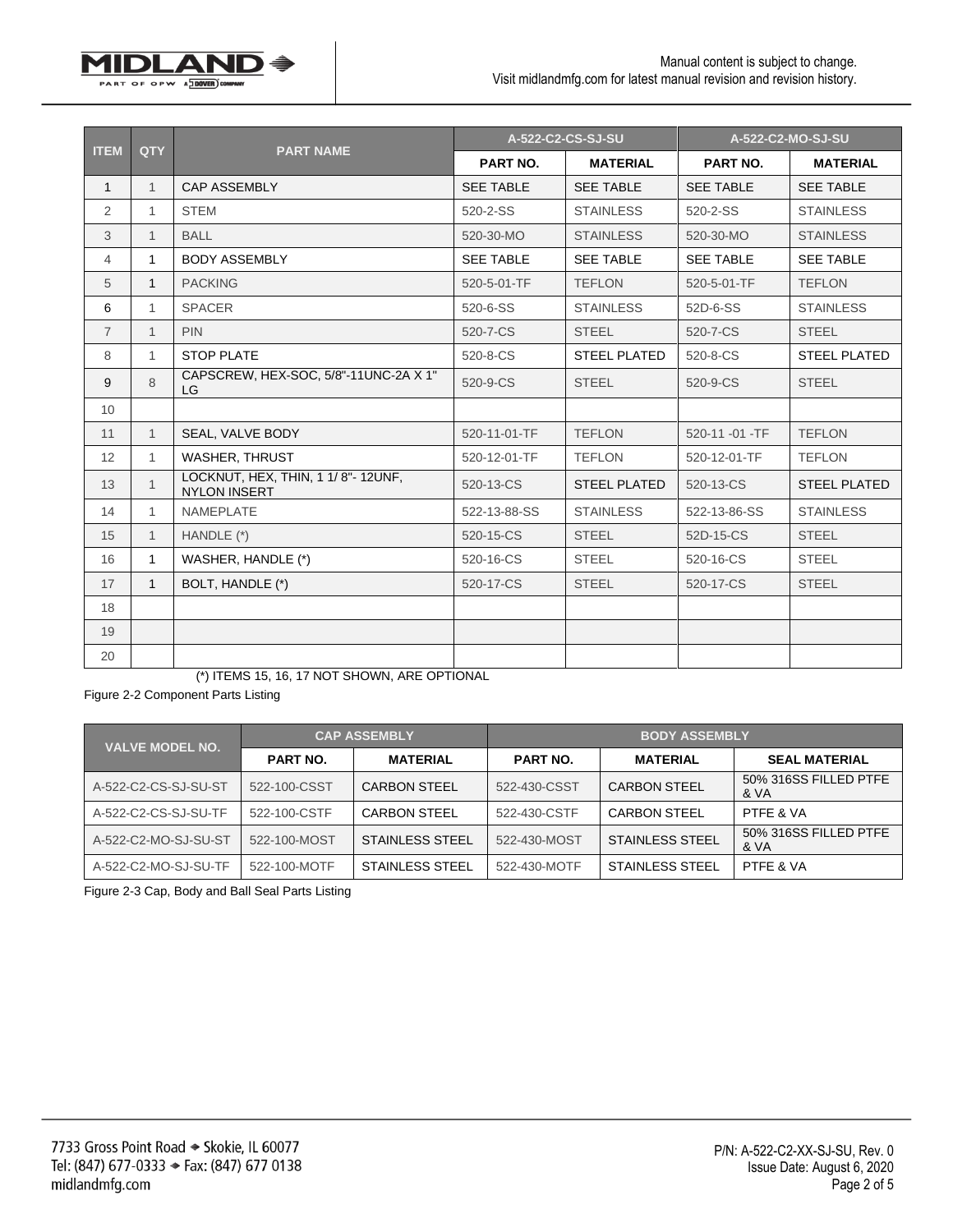

## 3 Reassembly Procedure

Refer to **Valve Details** for valve component identification during the repair kit reassembly process.

Set the valve to the closed position. This must be done to allow removal of the  $3.1.1$ valve ball.



Figure 3-1 Set to Closed Position

 $3.1.2$ Locate the valve on a bench (preferably on a pressure-test fixture) so it may be bolted for safety and rigidity during hardware removal. Secure it with the eightbolt flange.



Figure 3-2 Valve Inverted

- $3.1.3$ Remove the outlet cap assembly (if present).
- $3.1.4$ Remove tack welds from retaining ring holding ball seal (Item 10) in place in cap (item 1). Tack weld locations noted in Figure 3-3.



Figure 3-3 Tack Weld Positions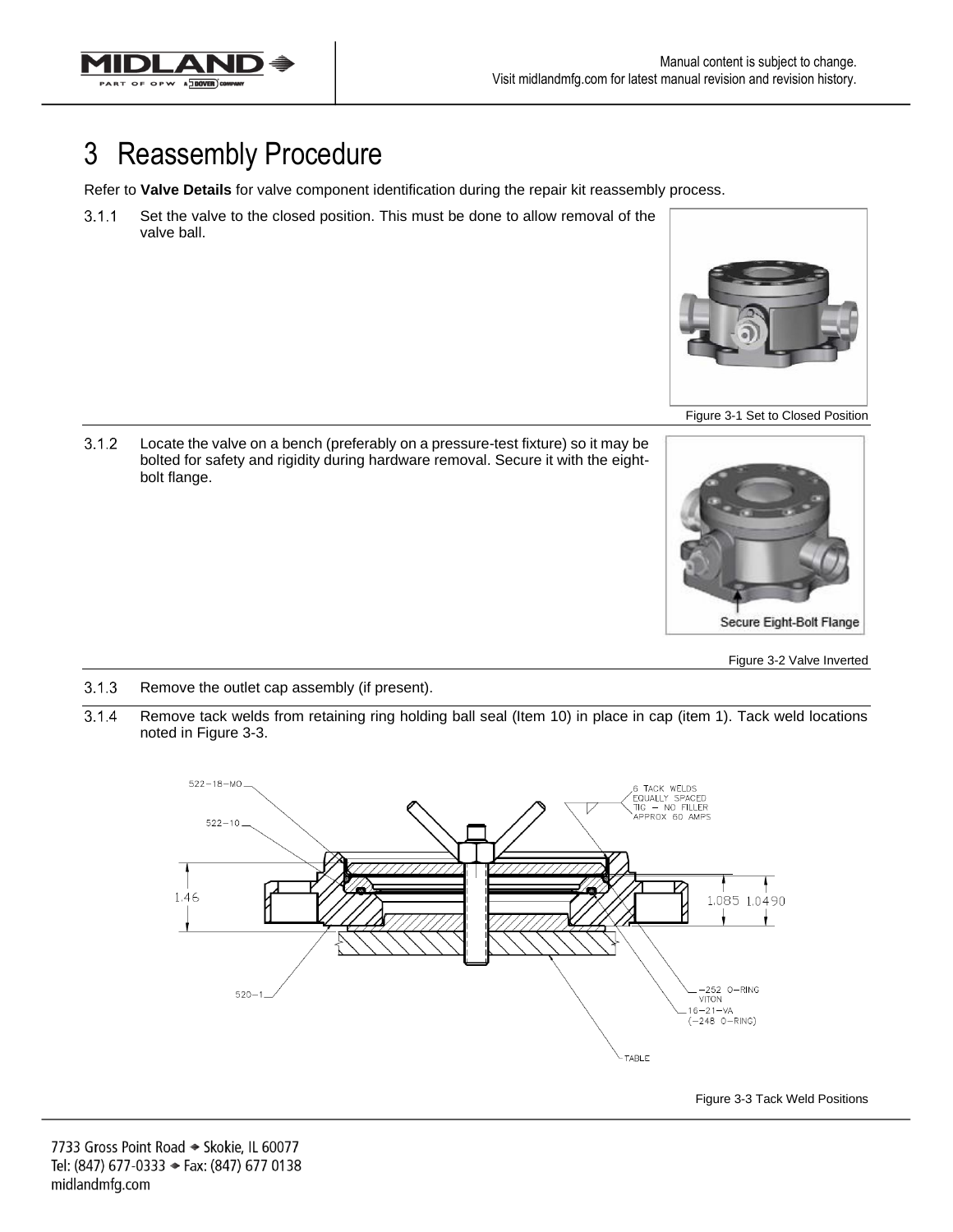

#### $3.1.5$ Remove retaining ring (Part Number 522-18-MOL in Figure 3-3).

 $3.1.6$ Reach both hands into the valve body (item 4) on either side of the valve ball (item 3). Lift the ball out of the body and set it on a padded surface.





 $3.1.7$ Remove the locknut (Item 13) from the valve stem (item 2) by turning it counterclockwise.



**TIP:** Use a 1-1/8" wrench.



#### Figure 3-5 Remove Locknut

 $3.1.8$ Remove the stop plate (item 8) and then carefully press the valve stem (item 2) into the body (item 4) cavity and remove it.



**TIP:** The use of a brass or plastic hammer may be required to overcome the resistance of the compressed stem packing.





Figure 3-6 Remove Stop Plate and Stem

 $3.1.9$ Remove the stainless-steel spacer collar (Item 6) from the valve-stem bore.



Figure 3-7 Remove Spacer Collar